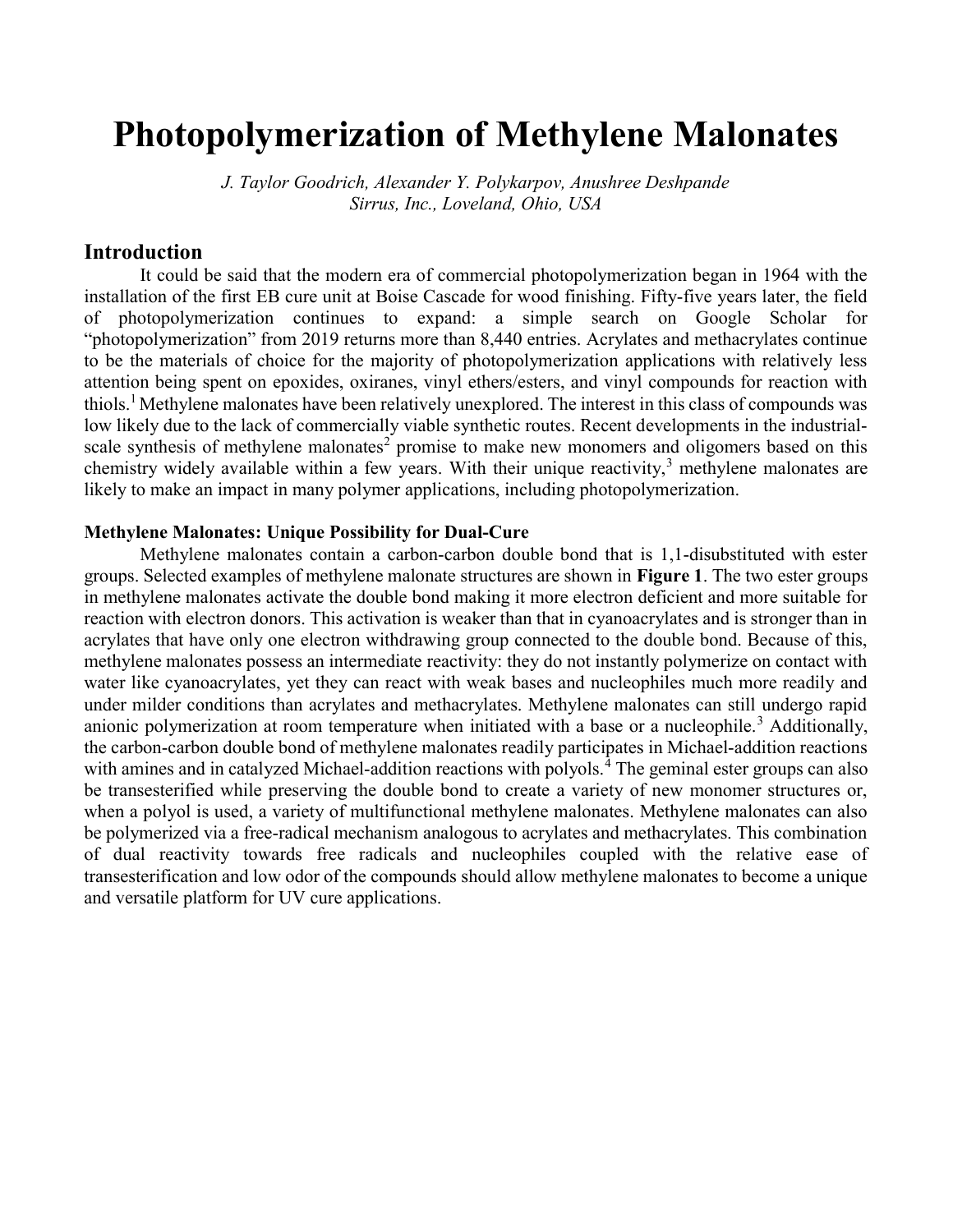

BD-PES is methylene malonate oligomer based on 1,4-butanediol, DHMM is dihexyl methylene malonate, DCHMM is dicyclohexyl methylene malonate

#### Figure 1: Structures of Selected Methylene Malonates.

# Materials and Methods **Materials**

Methylene malonate monomers including dihexyl methylene malonate (DHMM), dicyclohexyl methylene malonate (DCHMM), and methylene malonate oligomer based on 1,4-butanediol (BD-PES) were available from Sirrus, Inc. 1,4-butanediol diacrylate (BDDA), 1,4-butanediol dimethacrylate (BDDMA), isobornyl acrylate (IBOA), and isobornyl methacrylate (IBOMA) were obtained from Arkema. Radical photoinitiators 1-hydroxycyclohexyl phenyl ketone and diphenyl(2,4,6 trimethylbenzoyl)phosphine oxide (TPO) were supplied by MilliporeSigma and Rahn AG, respectively. Photolatent base NVOC-DEA was synthesized from commercial products according to Xi, W. et al<sup>5</sup>. Ethyl 1-methyl-3-piperidinecarboxylate (EMPC) and methanesulfonic acid (MSA) were obtained from MilliporeSigma.

#### Photopolymerization Techniques

Curing profiles were measured by FT-IR during photopolymerization. These samples were cast between glass microscope slides with an 850-micron thick rubber spacer and irradiated with a mercury arc lamp spot cure system from Synchron, Inc. The irradiance at the sample was 20 mW/cm<sup>2</sup> UVA. Freestanding films were prepared by casting liquid photopolymer resin between glass plates with plastic spacers and clamping them together. They were then passed through a Heraeus Noblelight LC6B UV curing conveyor with a Fusion D bulb at a speed of 5 ft/min. Each pass provided 6.7 J/cm<sup>2</sup> UVA energy to the sample.

# FT-IR

A Perkin-Elmer Spectrum One Fourier-transform infrared spectrometer was used to measure the conversion of carbon-carbon double bonds. For time-resolved measurements the alkene conversion was calculated as the disappearance of the near-IR peak found at  $6190 \text{ cm}^{-1}$  in the transmission spectra of the samples. For cured polymer films, the alkene conversion was measured by attenuated total reflectance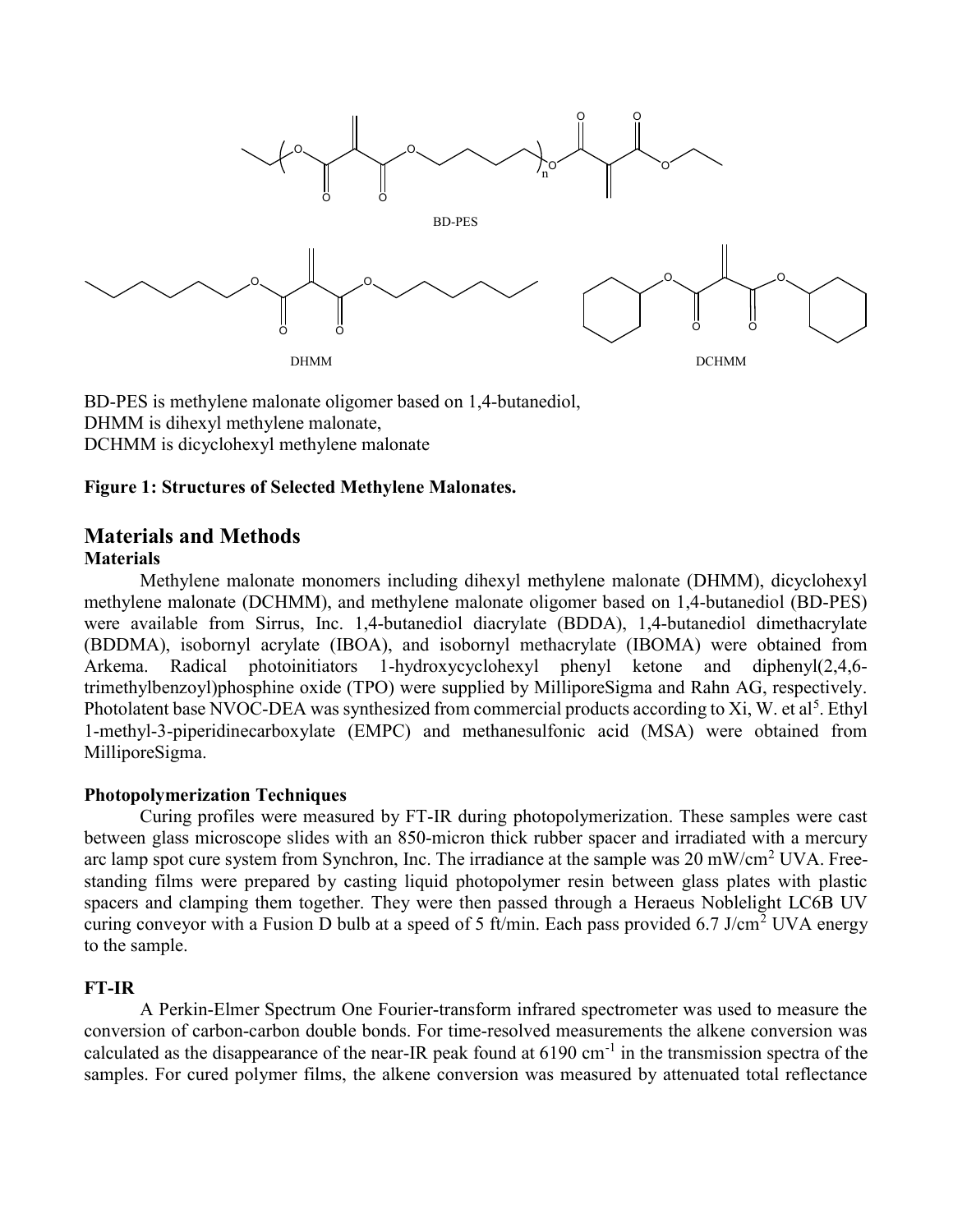(ATR) as the fractional decrease in the area of the mid-IR peak occurring at 804 cm-1. These mid-IR spectra were normalized by the area of the carbonyl peak at  $1720 \text{ cm}^{-1}$ .

#### DSC

Heat-cool-heat experiments were performed on a TA Instruments DSC 250. Heating and cooling cycles were run at 5 °C/min with a maximum temperature of 200 °C. The glass transition temperature of samples was calculated from the second heating cycle by the half-height midpoint method.

#### DMA

Dynamic mechanical analyses were performed to measure tensile properties of prepared polymer films. Tests were performed on a TA instruments Q800 DMA. Multi-frequency multi-strain tests were run in tensile mode at 1 Hz with 0.1% strain from -60 °C to 250 °C at a heating rate of 5 °C/min. Two heating cycles were recorded for each sample. Glass transition temperatures were recorded as the temperature at which the tan delta peak reached its maximum value. Strain ramp tests were performed at room temperature with a strain rate of 2 %/min.

#### Free-Radical Cure

Methylene malonates have been thermally, free-radically copolymerized.<sup>6</sup> Thermoplastics can be produced with a wide range of glass transition temperatures and degrees of crystallinity. Multifunctional methylene malonates can be incorporated to produce crosslinked materials with excellent solvent resistance as well as high hardness or desired flexibility.

The geminal substitution with two electron withdrawing ester groups leads to resonance stabilization of the radical adducts of methylene malonates and induces steric hindrance in polymerization. Therefore, the propagation of free-radical polymerization of methylene malonates is generally slower than that of acrylates and is more similar to that of methacrylates, where the radical adducts receive additional stabilization from the methyl group, which also increases the steric hindrance.<sup>7</sup> Curing speed is important when it comes to implementing a photopolymerization chemistry industrially because it saves time, increases productivity and lowers the energy costs of irradiation. It has been recently demonstrated that methylene malonates copolymerize favorably with methacrylates and can enhance the rate of cure of some methacrylates when copolymerized.<sup>8</sup>

Multifunctional methylene malonates are obtained by transesterification of monomeric methylene malonates with various di- and polyols. Such processes result in mixtures of oligomeric structures, which may enhance the cure due to the additional crosslinking from molecules with higher functionality. In this work a multifunctional methylene malonate made by transesterification of diethyl malonate and 1,4 butanediol (BD-PES) was compared to 1,4-butanediol diacrylate and dimethacrylate. Monofunctional dicyclohexyl and dihexyl methylene malonates were compared in reactivity with monofunctional (meth)acrylates. This is the first comparison of a multifunctional methylene malonate with a multifunctional acrylate and methacrylate and the authors strongly believe that more comparisons with different types of oligomers will shortly follow.

#### Cure Profiles

Photopolymer samples were prepared by dissolving 2 wt% 1-hydroxycyclohexyl phenyl ketone photoinitiator in each compound followed by the UV exposure as described in the Materials and Methods section. The specimens were irradiated with 20 mW/cm<sup>2</sup> UVA at  $t = 3$  minutes. Double bond conversion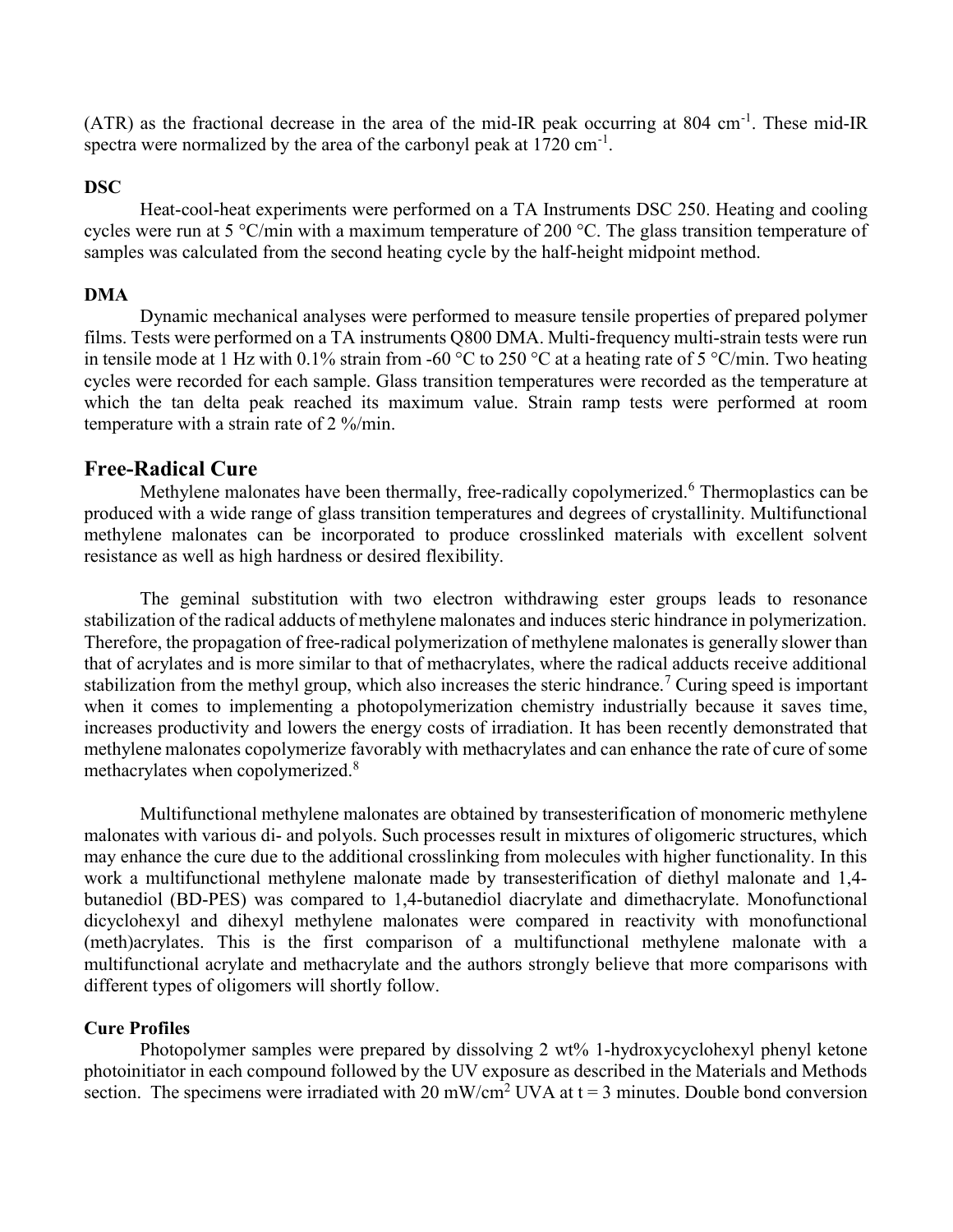was calculated from the area of the near-IR peak found at 6190 cm<sup>-1</sup> relative to that peak's area before irradiation.

As shown in Figures 2 and 3, the room temperature rate of polymerization of the BD-PES methylene malonate was indeed slower than that of BDDA, but the cure was faster and more complete than that of BDDMA. DCHMM cured at a similar rate to IBOMA while DHMM was slower. Interestingly, while DHMM cured slower, it attained a higher double bond conversion than IBOMA and the same conversion as DCHMM and IBOA after 10 minutes of irradiation.



Figure 2: Cure Profiles of 1,4-Butanediol Methylene Malonate vs. 1,4-BDDA and 1,4-BDDMA.



Figure 3: Cure Profiles of DCHMM and DHMM vs. IBOA and IBOMA.

#### Thermal Characterization

Films of UV cured multifunctional methylene malonate and its blends with monofunctional methylene malonates were compared against the cured films of 1,4-butanediol diacrylate. Each of these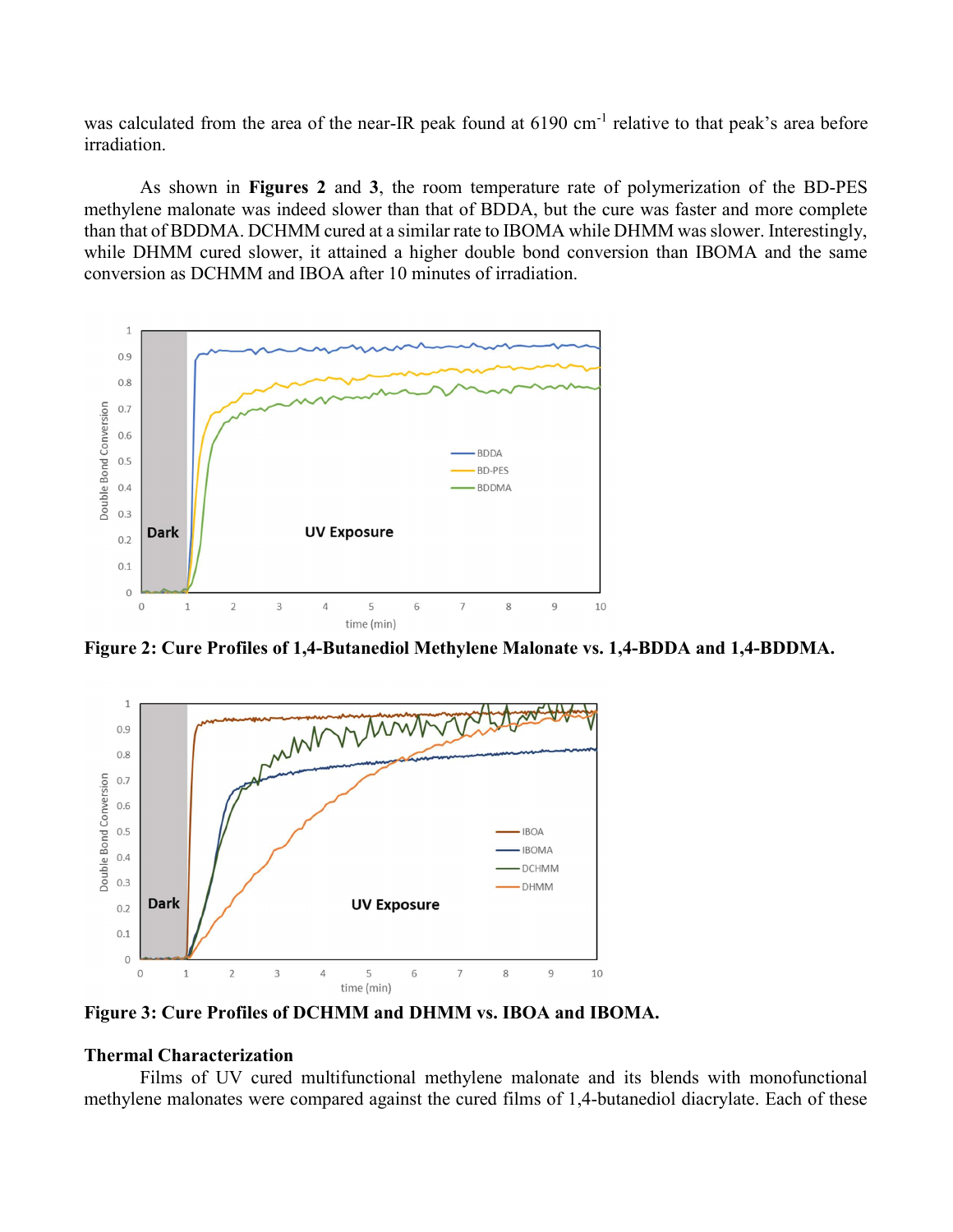films was prepared by dissolving 2 wt% 1-hydroxycyclohexyl phenyl ketone photoinitiator in the monomer composition. The compositions were then cast at a thickness of 500 microns and passed through the UV conveyor 4 times.

The cured films were characterized for double bond conversion,  $T_g$ , and tensile modulus. The results can be found in Table 1. The double bond conversion for the BD-PES sample was similar to the BDDA sample despite the BD-PES sample having an average functionality more than 3 compared to an average functionality of 2 for BDDA. The  $T_g$  was 11 °C higher by DMA for BDDA over BD-PES. Diluting BD-PES with methylene malonate monomers increased the extent of the double bond conversion in the cured film. Adding 20 wt% of a high-T<sub>g</sub> monomer, DCHMM, increased the film T<sub>g</sub> by 26 °C, and adding 20 wt% of a low T<sub>g</sub> monomer, DHMM, decreased the film T<sub>g</sub> by 10 °C. The storage modulus was 15% higher for BD-PES compared to BDDA.

| Composition, wt%      | <b>Double Bond</b> | $T_g$ by DSC, $^{\circ}C$ | $T_g$ by DMA, $^{\circ}C$ | $G'$ at 25 $\rm ^{o}C$ , |
|-----------------------|--------------------|---------------------------|---------------------------|--------------------------|
|                       | Conversion, %      |                           |                           | <b>MPa</b>               |
| BD-PES                | 88.5               | 56                        | 103                       | 1410                     |
| 80% BD-PES, 20% DCHMM | 95.4               |                           | 129                       | 1020                     |
| 80% BD-PES, 20% DHMM  | 93.4               | 45                        |                           | 930                      |
| <b>BDDA</b>           |                    |                           | 14                        | 230                      |

Table 1: Thermal Properties of UV Cured Methylene Malonates and BDDA.

# Photoinduced Anionic Polymerization

1,4-butanediol-methylene malonate polyester oligomer was mixed with 2 wt% of NVOC-DEA photolatent base (6-nitroveratryl chloroformate coupled with diethylamine). This mixture was shown to be stable (sample was still liquid with no noticeable increase in viscosity) after 14 days.



Figure 4: Photogeneration of Diethylamine from NVOC-DEA.

This mixture was cast between glass plates to obtain a film thickness of 125 microns and then passed through the UV conveyor 6 times, applying 40 J/cm<sup>2</sup> UVA energy to the specimen. The double bond conversion was 38% and a tacky, free-standing film was produced. The concentration of NVOC-DEA as well as the applied dose of UV energy were selected so that the cured film would have sufficient structural integrity but to leave as many methylene malonate double bonds unreacted as possible to maximize the potential for anionic post-cure. Increasing either the photolatent base concentration or the UVA exposure resulted in a higher double bond conversion immediately after UV exposure. After irradiation, the sample remained at room temperature in the dark for 24 hours. The double bond conversion after 24 hours was 67%. These results indicate that the anionic polymerization of methylene malonate continues after the UV exposure in the dark.

DMA analysis of the photocured film immediately after irradiation and 24 hours later showed an increase in  $T_g$  and storage modulus after this post-curing period. The results can be found in Table 2.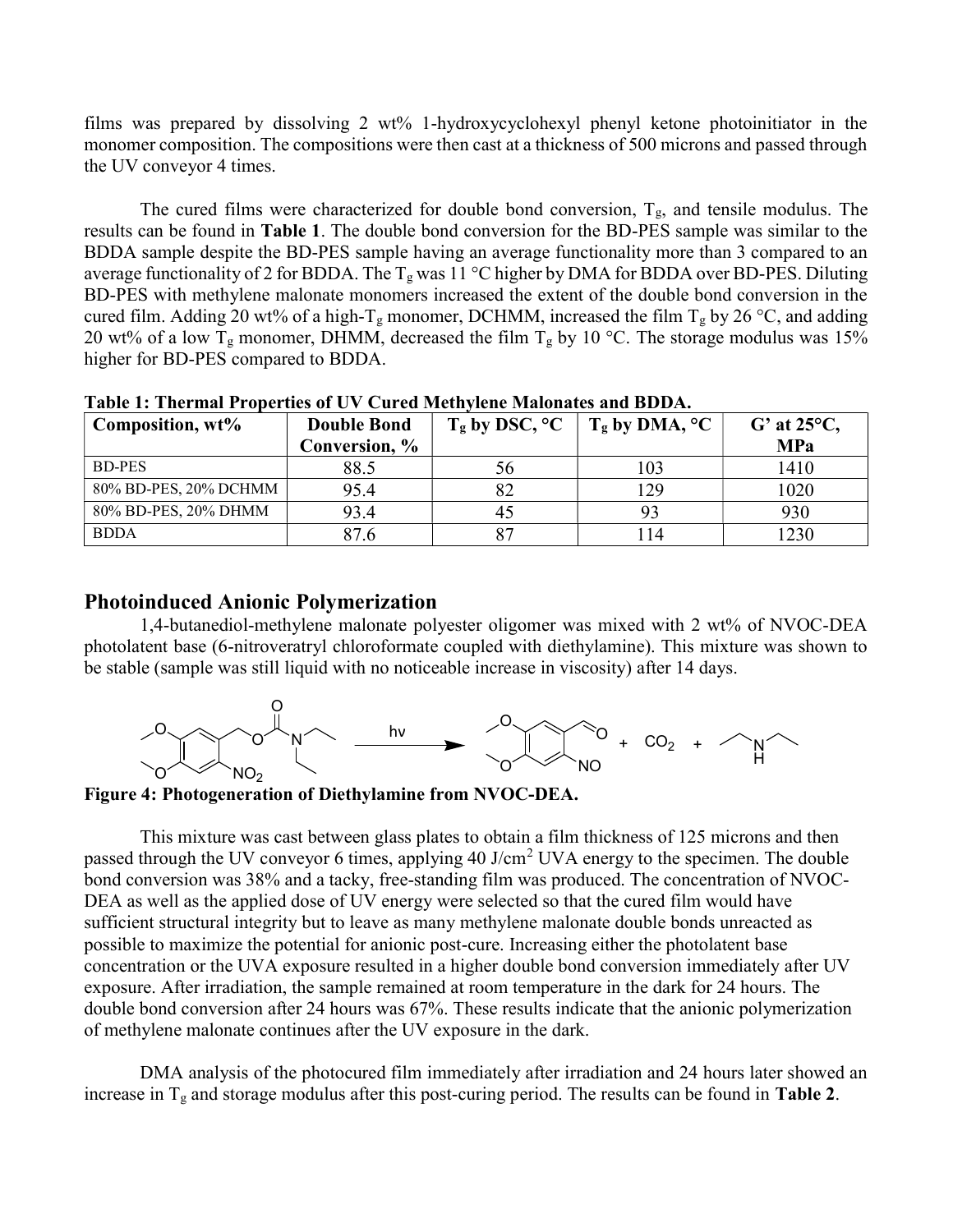Table 2: Double Bond Conversion and Thermal Properties of BD-PES Before and After a 24-hour Anionic Post-Cure.

| <b>Duration of Post-Cure</b> | <b>DB Conversion</b> | ┮           | G' at $25^{\circ}$ C |
|------------------------------|----------------------|-------------|----------------------|
| 10 minutes                   | 38%                  | $150^\circ$ | 8.3 MPa              |
| 24 hours                     | $57\%$               | 62 °C       | 440 MPa              |

### 2K Compositions (UV Cure + Added Base)

Instead of using a photolatent base, anionic post-cure of methylene malonate can also be achieved through the addition of a relatively weak base prior to UV exposure: as long as sufficient pot life is obtained. This allows for the photoinduced free-radical cure to take place before significant anionic cure has occurred.

To illustrate this effect, BD-PES and blends of acrylates were prepared with and without the addition of a weak base, ethyl 1-methyl-3-piperidinecarboxylate (EMPC). EMPC was added 5 minutes before a UV exposure of 2 passes under the UV conveyor system. TPO photoinitiator was used for the free-radical UV cure. The concentration of TPO was 0.2 wt% in the BD-PES samples and 0.01 wt% in the BDDA samples. These concentrations were chosen so that films with approximately 40% conversion of double bonds would be achieved. Limiting the conversion during UV free-radical cure assured the samples would have sufficient level of unreacted methylene malonate groups available for potential anionic post-cure. The double bond conversion of these films was measured immediately after UV irradiation and then again 24 hours later. These results are compiled in Table 3.

Table 3: Double Bond Conversion by FTIR for Methylene Malonate and (Meth)Acrylates Before and After a 24h Post-Cure Period

| <b>Components</b> | <b>Base</b>  | Conversion after UV, % | Conversion after 24 hours, % |
|-------------------|--------------|------------------------|------------------------------|
| <b>BD-PES</b>     | None         | 40                     | 40                           |
| <b>BDDA</b>       | None         | 44                     | 41                           |
| <b>BD-PES</b>     | 100 ppm EMPC | 43                     | 69                           |
| <b>BDDA</b>       | 100 ppm EMPC | 36                     |                              |

1,4-butanediol diacrylate was not expected to react with this relatively weak tertiary amine. Therefore, significant post-cure was only observed in the methylene malonate formulation which was mixed with EMPC before UV irradiation. The BD-PES control test without added EMPC did not postcure. Thus, the post-cure must have proceeded through the anionic polymerization pathway.

It is important to add the weak base to the methylene malonate photopolymer resin at an appropriate level such that anionic cure is slow enough for the first-stage photoinduced free-radical polymerization to occur before anionic polymerization has significantly increased the viscosity of the resin. Table 4 shows how the pot life of BD-PES can be controlled by varying the level of the weak base added. For these tests BD-PES sample was first mixed with 50 ppm methanesulfonic acid (MSA) and 2000 ppm TPO photoinitiator (to mimic the presence of photoinitiator in UV cure, though the samples were not exposed to UV this time). EMPC was then dissolved in the samples. Gelation time was recorded as the point at which the samples would no longer flow under their own weight.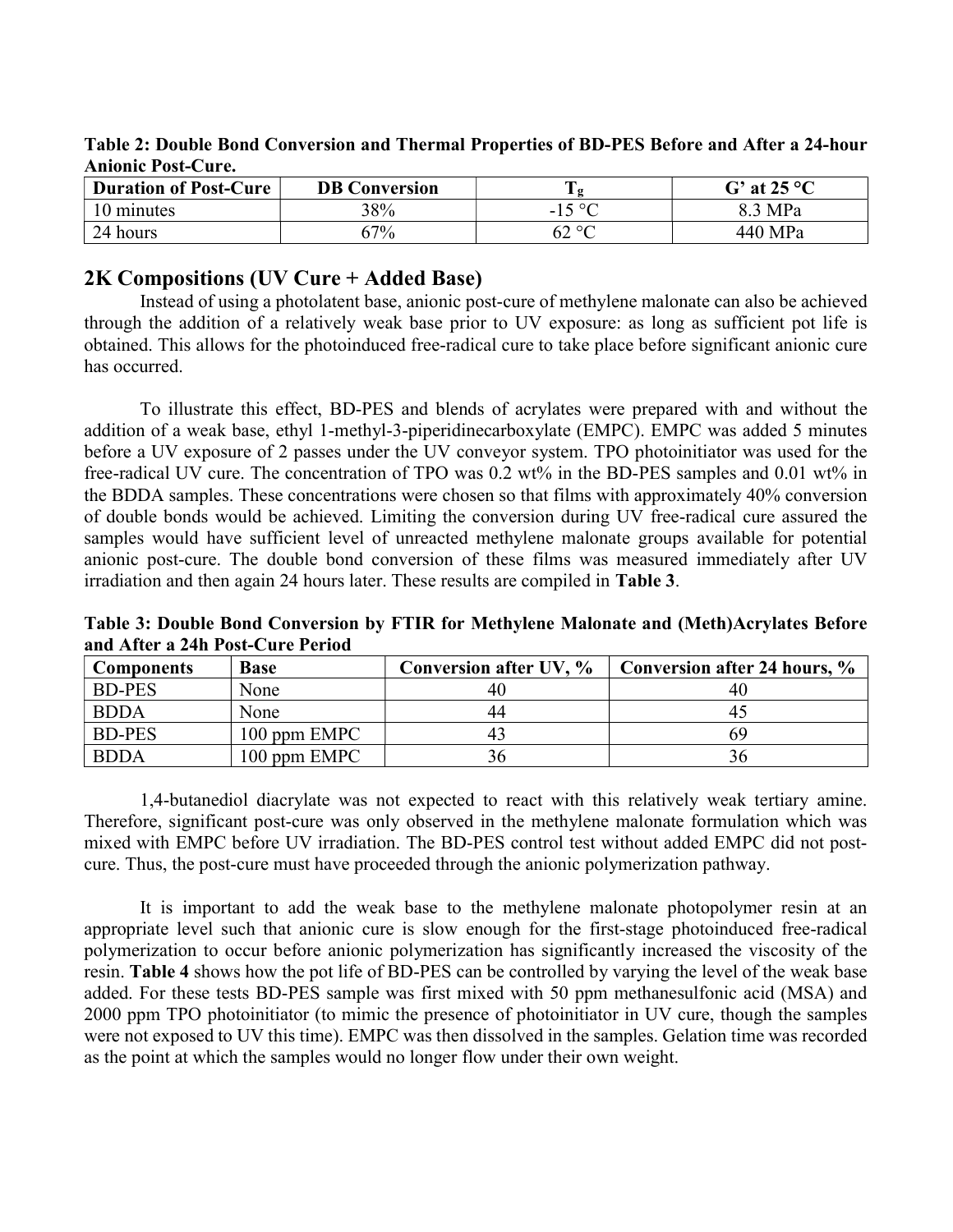| <b>EMPC</b> content (ppm) | <b>Gelation Time (min)</b> |
|---------------------------|----------------------------|
| 110                       | 255                        |
| 115                       | 180                        |
| 120                       | 180                        |
| 125                       | 127                        |
| 130                       | 113                        |
| 135                       |                            |

Table 4: BD-PES Gelation Time vs. EMPC Level.

# Potential for 3D Printing

An application that can benefit from anionic post-curing is 3D printing, especially the SLA or DLP types. One challenge faced by UV 3D printing methods is creation of objects with isotropic properties while maintaining high conversion and reducing the shrinkage.<sup>9</sup> Strength in the direction perpendicular to the cured layers (the z-directional strength) comprising a 3D printed object is typically weaker than the strength parallel to the layers. This is due to limited covalent bonding across the printed layers and the tendency of the object to fail adhesively between the layers. As shown in figure 5, anionic post-cure in a 3D printed methylene malonate system can improve this by creating additional bonds between the printed layers. While UV-initiated radical cure occurs primarily within the layers, anionic cure will occur throughout the entire volume of the object including between the printed layers.





a) Strain-to-Break tests comparing a green, UV cured material and that same material after 24 hours of anionic post-cure with an overlay of separate strips of the UV cured material which post-cured while in contact. b) An illustration of the overlay sample which was stretched to test the bonding between the pieces.

A 500-micron thick film of BD-PES was UV cured using 0.2 wt% TPO photoinitiator by irradiating with 6 J/cm<sup>2</sup> UVA. 100 ppm of EMPC was added before UV curing to slowly initiate anionic polymerization. The Young's Modulus was 0.036 MPa immediately after UV cure, which increased to 2.02 MPa after 24 hours of post-cure time.

To show bonding between layers, a strip of this film was cut and overlaid immediately after UV curing. It was then left to post-cure at room temperature in the dark for 24 hours. The overlaid area was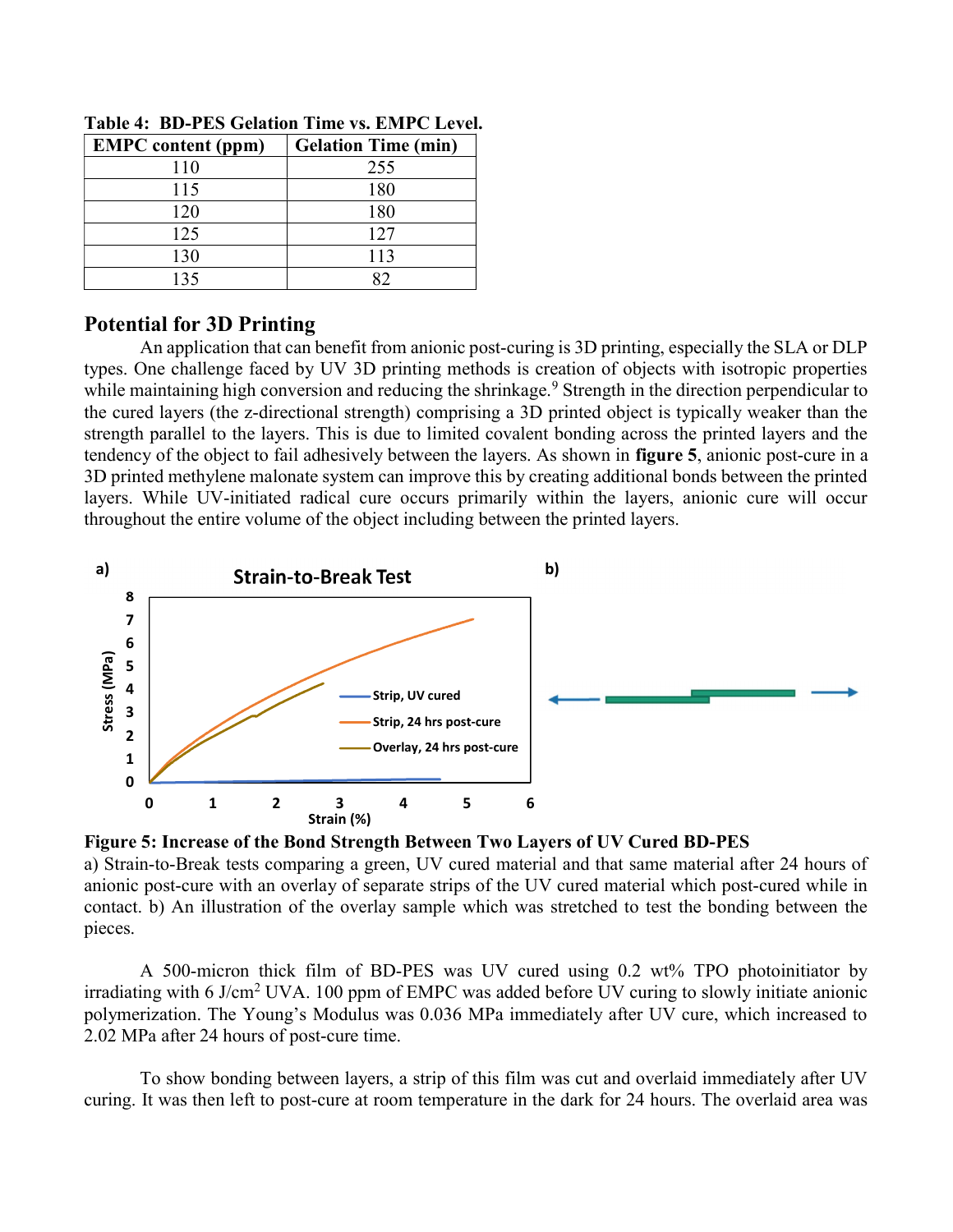25% of the total area between the DMA clamps. This overlay sample had a modulus of 1.76 MPa and underwent cohesive failure showing excellent bonding between the two overlay pieces. If the two overlay pieces were not in contact during the post-cure, they would have individually cured tack-free and showed no adhesion when pressed together.

#### Conclusion

Methylene malonates were shown to free-radically cure at a rate similar to methacrylates. It was also shown that methylene malonates can be UV cured anionically with the use of a photolatent base. UV cure of methylene malonates with a photolatent base led to post-curing of remaining unreacted double bonds in the dark which was not observed for either methylene malonates or acrylates that were partially polymerized free-radically. This anionic post-cure was also observed for methylene malonates when a radical photoinitiator and a weak base were added immediately prior to UV irradiation. Post-curing of double bonds anionically allowed for two partially cured strips of poly-BD-PES to covalently bond together and exhibit significant lap shear strength. Future work will show how these compositions may lead to improved z-directional strength in 3D printed articles.

#### References

1. Some recent examples of other than (meth)acrylate functional groups used in UV cure can be found in: T. Robert, S. Eschig, T. Biemans, F. Sheifler, "Bio-based polyester itaconates as binder resins for UV-curing offset printing inks", J. Coat. Technol. Res. 2019, 16, 3, 689-697. G.Peer, A.Eibel, C.Gorsche, Y. Catel, G.Gescheidt, N.Moszner, R.Liska, "Ester-Activated Vinyl Ethers as Chain Transfer Agents in Radical Photopolymerization of Methacrylates", Macromolecules, 2019, 52, 7, 2691-2700.

2. A.Malofsky, T.Dey, J.Sullivan, Y.Chen, S.Wojciak, B.Malofsky, "Synthesis of Methylene Malonates Substantially free of Impurities", US 8,609,885, 2013.

3. B.Malofsky, A.Malofsky, M.Ellison, "Ink Coating Formulations and Polymerizable Systems for Producing the Same", US 9,234,107, 2016; A.Holzer, A.Deshpande, A.Palsule, J.Sullivan, "Process for UV Curing of Methylene Malonates", WO 2019014528, 2018.

4. A.Palsule, J.Sullivan, K.Vanderpool, A. Holzer, A.Deshpande, J.Klier, "Coatings Containing Polyester Macromers Containing 1,1-Dicarbonyl-Substituted 1-Alkenes", US 9,567,475, 2017.

5. W. Xi, H. Peng, A. Aguirre-Soto, C. Kloxin, J. Stansbury, C. Bowman, "Spatial and Temporal Control of Thiol-Michael Addition via Photocaged Superbase in Photopatterning and Two-Stage Polymer Networks Formation", Macromolecules, 2014, 47, 6159-6165.

6. G. Bachman, H. Tanner, "Preparation of Methylene Dialkyl Malonates", US 2,212,506, 1939.

7. K. McCurdy, K. Laidler, "Rates of Polymerization of Acrylates and Methacrylates in Emulsion Systems", Can. J. Chem. 1964, 42, 825-829.

8. M. Guichard, B. McGrail, W. Wolf, J. Klang, "Curable Compositions and Uses Thereof", WO 2018219729, 2018.

9. A. Bagheri, J. Jin, "Photopolymerization in 3D Printing", Appl. Polym. Mater. 2019, 1, 593-611.